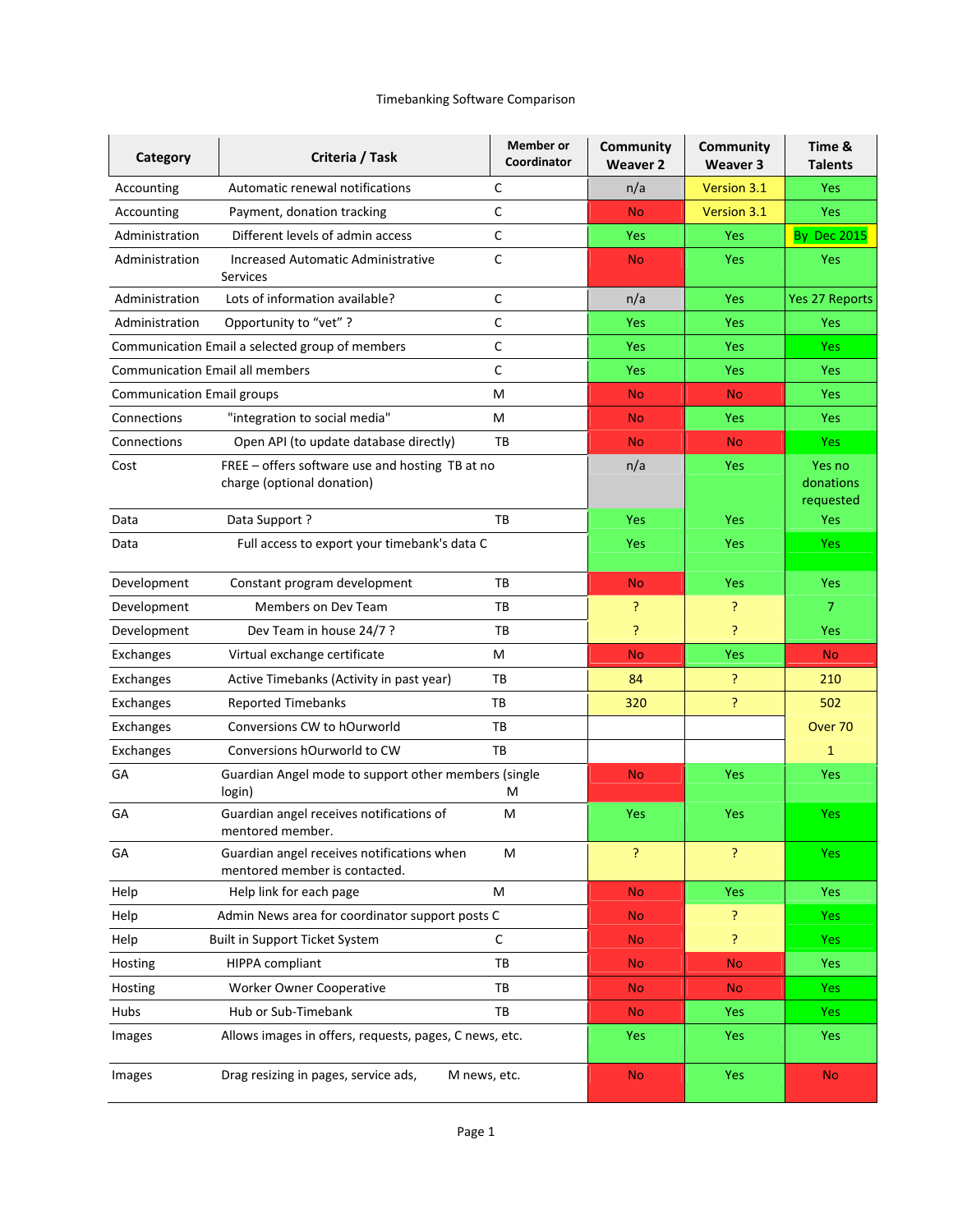| Category             | Criteria / Task                                                                                                                                                                       | <b>Member</b> or<br>Coordinator | Community<br><b>Weaver 2</b> | Community<br>Weaver 3         | Time &<br><b>Talents</b>            |
|----------------------|---------------------------------------------------------------------------------------------------------------------------------------------------------------------------------------|---------------------------------|------------------------------|-------------------------------|-------------------------------------|
| Images               | Drag-and-drop image uploading                                                                                                                                                         | м                               | <b>No</b>                    | Yes<br>All Browsers?          | <b>No</b>                           |
| Inter-Trading        | Inter-trading between time banks                                                                                                                                                      | м                               | <b>No</b>                    | <b>No</b>                     | <b>Yes</b>                          |
| <b>Members</b>       | Filter by affiliation                                                                                                                                                                 | M                               | Yes                          | Yes                           | Yes                                 |
| <b>Members</b>       | Filter by city                                                                                                                                                                        | М                               | <b>No</b>                    | <b>Yes</b>                    | <b>Yes</b>                          |
| <b>Members</b>       | Filter by zip code                                                                                                                                                                    | М                               | <b>No</b>                    | ş.                            | <b>Yes</b>                          |
| <b>Members</b>       | Filter by Group                                                                                                                                                                       | M                               | <b>No</b>                    | 5                             | Yes                                 |
| <b>Members</b>       | Filter by Distance                                                                                                                                                                    | м                               | <b>No</b>                    | P                             | Yes                                 |
| <b>Members</b>       | Filter by county                                                                                                                                                                      | м                               | <b>No</b>                    | Yes                           | Yes                                 |
| <b>Members</b>       | Filter by neighborhood                                                                                                                                                                | М                               | Yes                          | Yes                           | Yes                                 |
| <b>Members</b>       | Mass delete                                                                                                                                                                           | М                               | Yes                          | Yes                           | Yes                                 |
|                      | Members Order by distance (both sides), last visit to TB (Admins)                                                                                                                     | M                               | Yes                          | <b>Yes</b>                    | Yes                                 |
| Membership           | Ability to define a list of "checklist items"<br>(for coordinators to use processing new members)                                                                                     | C                               | <b>No</b>                    | <b>Version 3.2</b>            | <b>Yes</b>                          |
| Membership           | Ability to define a list of "membership levels" to assign<br>to members                                                                                                               | C                               | <b>No</b>                    | <b>No</b>                     | <b>Yes</b>                          |
| Membership           | Different membership types                                                                                                                                                            | С                               | <b>No</b>                    | <b>Yes</b>                    | Yes                                 |
| <b>Messages</b>      | Contact Follow-up - Did contacted member respond? M                                                                                                                                   |                                 | <b>No</b>                    | <b>No</b>                     | <b>Yes</b>                          |
| Messages             | Member can write to multiple members                                                                                                                                                  | М                               | <b>No</b>                    | Yes                           | <b>Yes</b>                          |
|                      |                                                                                                                                                                                       |                                 |                              |                               |                                     |
| Migration            | Data migration                                                                                                                                                                        | ТB                              | n/a                          | Full data already<br>migrated | <b>Migration in 1</b><br>hour by us |
| Migration            | Data migration by coordinator                                                                                                                                                         | C                               | n/a                          | Yes                           | <b>No</b>                           |
| Migration            | Password migration                                                                                                                                                                    | ТB                              | n/a                          | <b>Yes</b>                    | No                                  |
| Migration            | Picture migration                                                                                                                                                                     | TB                              | n/a                          | Yes                           | <b>No</b>                           |
| Misc                 | Ability to print ID card (member function)                                                                                                                                            | М                               | <b>No</b>                    | <b>No</b>                     | Yes                                 |
| Misc                 | Ability to print ID card (Admin function)                                                                                                                                             | C                               | <b>No</b>                    | <b>No</b>                     | <b>Yes</b>                          |
| <b>Notifications</b> | Notification frequency choice                                                                                                                                                         | м                               | <b>No</b>                    | <b>Yes</b>                    | On/Off                              |
| <b>Notifications</b> | TB activity notifications, choice of frequency                                                                                                                                        | М                               | <b>No</b>                    | Yes                           | On/Off                              |
| <b>Notifications</b> | TB activity notifications, weekly                                                                                                                                                     | М                               | <b>No</b>                    | <b>Yes</b>                    | Yes                                 |
| Notifications        | Auto send (Off/Day of Wk) weekly newsletter of new<br>Announcements, Offers, Requests, Support Thank You, New<br>Members, and Inter-Trade Offers & Requests if that feature is<br>on. | TВ                              | <b>No</b>                    | <b>No</b>                     | <b>Yes</b>                          |
| Org manager          | Members can be assigned management of an<br>organizational member                                                                                                                     | М                               | <b>No</b>                    | Yes                           | <b>Yes</b><br>of any mbr            |
| Payments             | Ability to include donations or not for membership C                                                                                                                                  |                                 | <b>No</b>                    | Version 3.1                   | Yes                                 |
| Payments             | Ability to include fees or not for membership                                                                                                                                         | - C                             | <b>No</b>                    | Version 3.1                   | Yes                                 |
| Privacy              | Members choose own privacy settings                                                                                                                                                   | M                               | <b>No</b>                    | Yes                           | Yes                                 |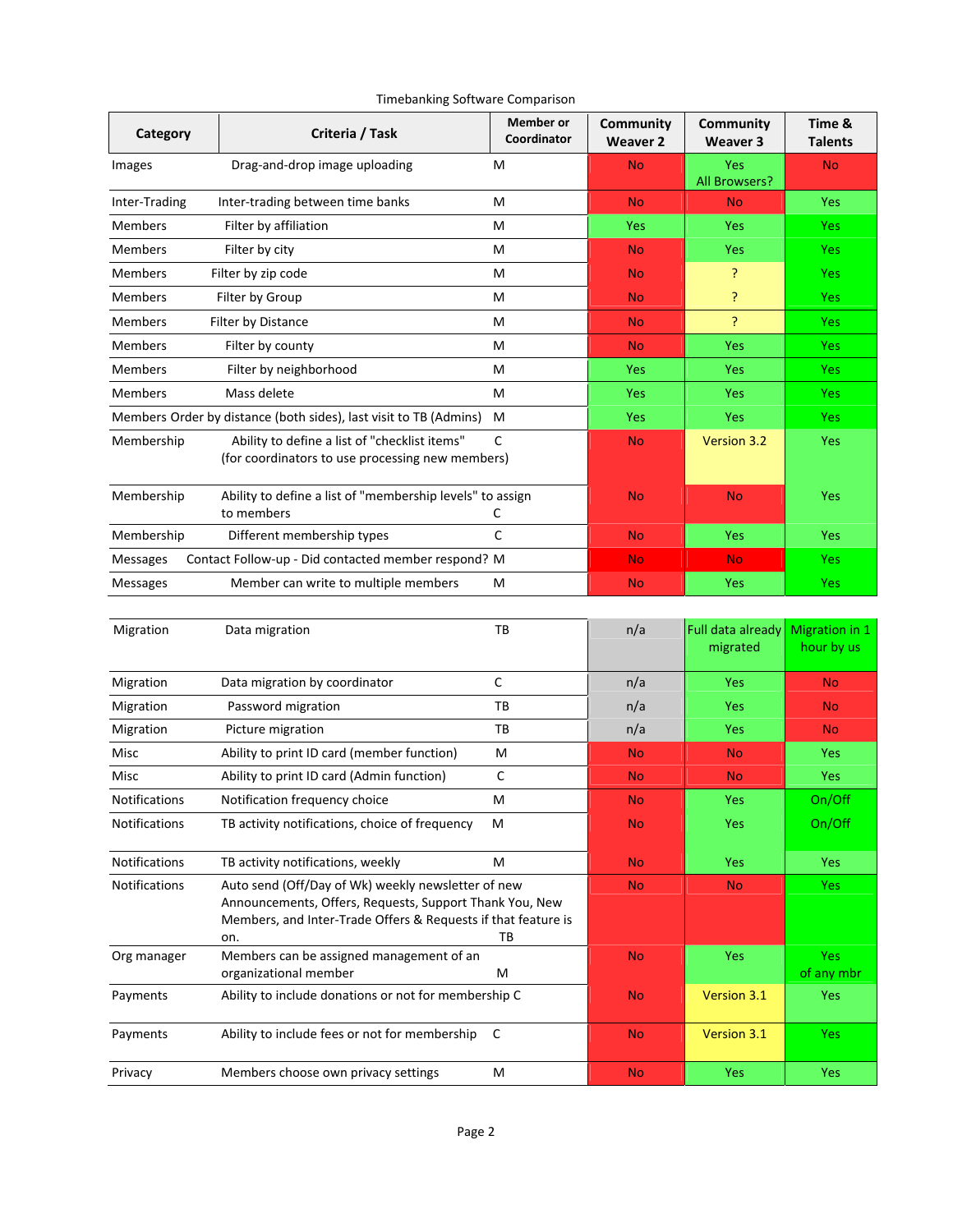| Timebanking Software Comparison |
|---------------------------------|
|---------------------------------|

| Category      | Criteria / Task                                                                                                                                            | <b>Member</b> or<br>Coordinator | <b>Community</b><br><b>Weaver 2</b> | <b>Community</b><br>Weaver 3 | Time &<br><b>Talents</b> |
|---------------|------------------------------------------------------------------------------------------------------------------------------------------------------------|---------------------------------|-------------------------------------|------------------------------|--------------------------|
| Privacy       | Shares anonymous data with institutions who mine for<br>TB data. (helping research, tb outcomes, context aware<br>interface, ride share, anticipate needs) |                                 | <b>No</b>                           | <b>No</b>                    | Yes                      |
| Profile       | Attribute recording                                                                                                                                        | C/M                             | Few                                 | Few                          | Many                     |
| Profile       | Attribute recording - add textual information                                                                                                              | C/M                             | <b>No</b>                           | <b>No</b>                    | <b>Yes</b>               |
| Rating        | Ability to include badges / icons for<br>members (defined achievements; hover gives<br>definition)                                                         | M                               | <b>No</b>                           | <b>No</b>                    | Yes                      |
| Rating        | Ability to provide service feedback (good or bad;<br>include comments)                                                                                     | M/C                             | <b>No</b>                           | <b>No</b>                    | Yes                      |
| Rating        | Display member history recap: # Exchanges with #<br>unique members, xx % Satisfied, Times contacted /<br>times responded in profile and emails.            |                                 | <b>No</b>                           | <b>No</b>                    | Yes                      |
| Rating        | Likes! One member may endorse another from<br>ads, service reports, profile                                                                                |                                 | <b>No</b>                           | <b>No</b>                    | Yes                      |
| Rating        | Responsive design                                                                                                                                          | C/M                             | <b>No</b>                           | Yes                          | Yes                      |
| Reports       | Ability to download reports and/or lists.                                                                                                                  | C/M                             | <b>Yes</b>                          | Yes                          | <b>Yes</b>               |
| Reports       | Ability to email reports or lists                                                                                                                          | C                               | <b>No</b>                           | Yes                          | Yes C/M                  |
| Reports       | Use filters to create your own reports                                                                                                                     | C                               | <b>No</b>                           | Yes                          | Yes                      |
| Reports       | Use filters to create your own views/lists<br>online                                                                                                       | C                               | <b>Yes</b>                          | Yes                          | Yes                      |
| Reports       | Number of customizable reports to choose from C                                                                                                            |                                 | P                                   | P                            | 27                       |
| Reports       | Number of fields to filter reports by                                                                                                                      | C                               | P                                   | ş.                           | 20                       |
| Responsive    | Mobile Phone/Tablet App                                                                                                                                    | M                               | <b>No</b>                           | <b>No</b>                    | Yes                      |
| Security      | <b>SSL</b>                                                                                                                                                 | ТB                              | <b>No</b>                           | Yes                          | <b>Yes</b>               |
| Security      | <b>HIPAA Compliant Data Centers</b>                                                                                                                        | TB                              | P                                   | 5                            | Yes                      |
| Security      | Daily Backups of Server held two weeks                                                                                                                     | ТB                              | Ŗ                                   | P                            | Yes                      |
| Security      | Real Time Polling for immediate outage reporting TB                                                                                                        |                                 | P                                   | P                            | Yes                      |
| Announcements | Post Announcements to Membership                                                                                                                           | M/C                             | <b>No</b>                           | <b>No</b>                    | Yes                      |
| Service Ads   | Availability during week                                                                                                                                   | м                               | <b>Yes</b>                          | Yes                          | Yes                      |
| Service Ads   | Can link to specific service ads                                                                                                                           | М                               | <b>Yes</b>                          | <b>Yes</b>                   | <b>No</b>                |
| Service Ads   | Filter by affiliation                                                                                                                                      | м                               | <b>Yes</b>                          | Yes                          | Yes                      |
| Service Ads   | Filter by category                                                                                                                                         | м                               | <b>Yes</b>                          | Yes                          | <b>Yes</b>               |
| Service Ads   | Filter by service under category                                                                                                                           | м                               | <b>No</b>                           | <b>No</b>                    | <b>Yes</b>               |
| Service Ads   | Filter by city                                                                                                                                             | м                               | <b>No</b>                           | Yes                          | Yes                      |
| Service Ads   | Filter by distance                                                                                                                                         | M                               | <b>No</b>                           | No.                          | Yes                      |
| Service Ads   | Filter by group                                                                                                                                            | M                               | <b>No</b>                           | No.                          | <b>Yes</b>               |
| Service Ads   | Filter by county                                                                                                                                           | M                               | <b>No</b>                           | <b>Yes</b>                   | Yes                      |
| Service Ads   | Filter by neighborhood                                                                                                                                     | M                               | <b>Yes</b>                          | Yes                          | Yes                      |
| Service Ads   | Number of offers or requests in any one<br>category                                                                                                        | M                               | unlimited                           | unlimited                    | unlimited                |
| Service Ads   | Radius of Service setting                                                                                                                                  | M                               | <b>No</b>                           | <b>No</b>                    | Yes                      |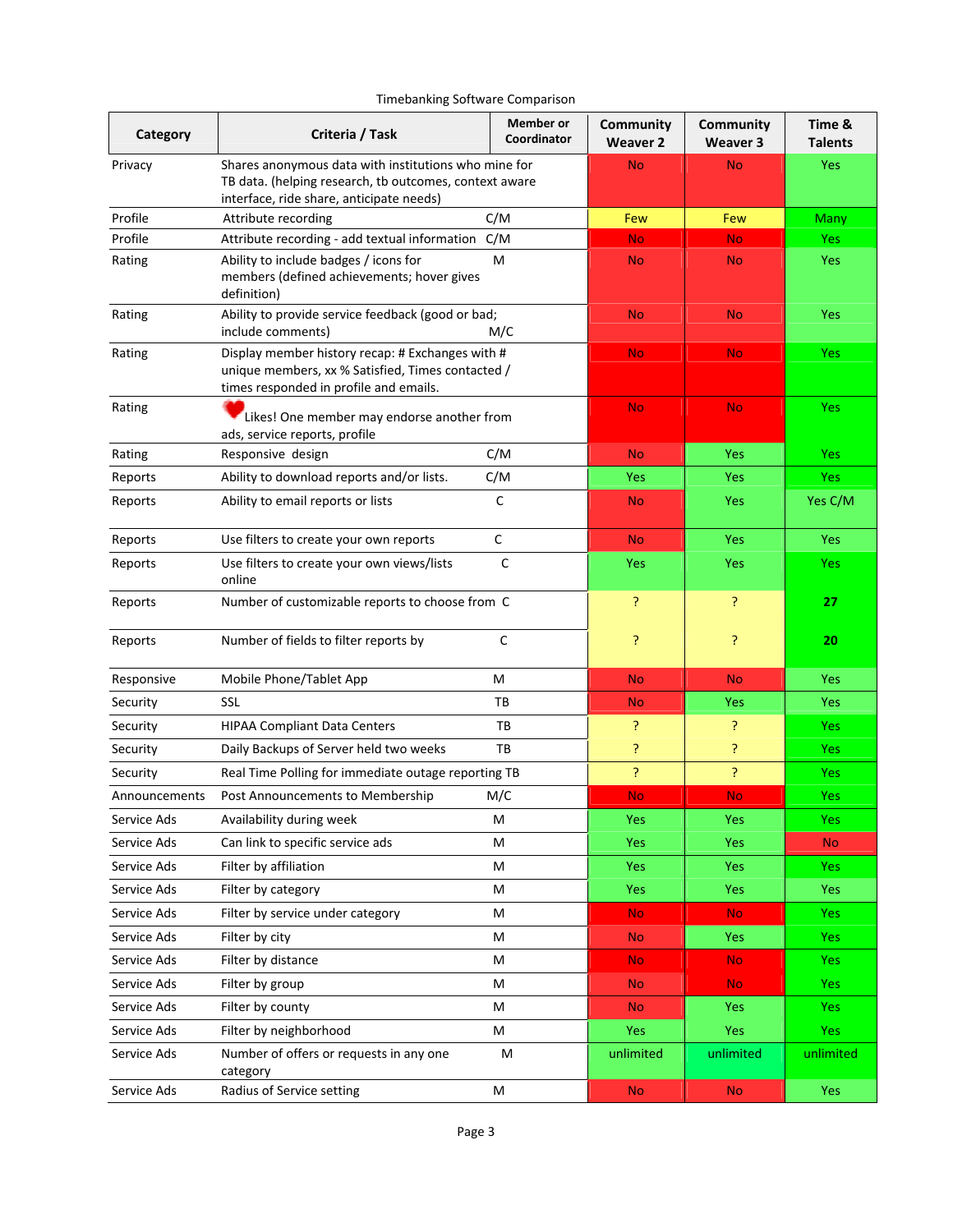| Category    | Criteria / Task                                                                                                           | <b>Member</b> or<br>Coordinator | Community<br><b>Weaver 2</b> | Community<br>Weaver 3 | Time &<br><b>Talents</b>                |
|-------------|---------------------------------------------------------------------------------------------------------------------------|---------------------------------|------------------------------|-----------------------|-----------------------------------------|
| Service Ads | Set Max Offers/Member posting to home page C                                                                              |                                 | <b>No</b>                    | <b>No</b>             | Yes                                     |
| Service Ads | Add this to My Offers / Requests button                                                                                   | м                               | <b>No</b>                    | <b>No</b>             | Yes                                     |
| Service Ads | See members offering this request button                                                                                  | м                               | <b>No</b>                    | <b>No</b>             | <b>Yes</b>                              |
| Service Ads | See members requesting this offer button                                                                                  | м                               | <b>No</b>                    | <b>No</b>             | <b>Yes</b>                              |
| Service Ads | Endorse/Remove Endorsement button                                                                                         | м                               | <b>No</b>                    | <b>No</b>             | <b>Yes</b>                              |
| Service Ads | See Endorsements button                                                                                                   | м                               | N <sub>o</sub>               | <b>No</b>             | Yes                                     |
| Service Ads | See list of my expired ads                                                                                                | м                               | Yes                          | <b>Yes</b>            | Yes                                     |
| Service Ads | set expiration to a specific date                                                                                         | м                               | Yes                          | <b>Yes</b>            | <b>Yes</b>                              |
| Service Ads | Short description (title)                                                                                                 | M                               | Yes                          | Yes                   | Yes                                     |
| Signup      | Ability to define a list of "to do" items (for C new<br>members to complete)                                              |                                 | <b>No</b>                    | <b>Yes</b>            | Yes                                     |
| Signup      | Ability to require references or not for membership C                                                                     |                                 | <b>No</b>                    | <b>Version 3.2</b>    | <b>Yes</b>                              |
| Signup      | Automatic email confirmation                                                                                              | м                               | Yes                          | <b>Yes</b>            | Yes                                     |
|             | Signup Automatic TOS/Privacy/Local TOS signature collection                                                               | м                               | 5                            | Ŗ                     | Yes                                     |
|             | Software owned by nonprofit (501c3)                                                                                       | TB                              | Yes                          | <b>Yes</b>            | <b>No</b>                               |
|             | Software owned by worker cooperative with non-profit arm (accepting both<br>for profit and non-profit income streams)     |                                 | <b>No</b>                    | <b>No</b>             | Yes                                     |
| TB          | Detailed TB statistics for members on home page. M/C                                                                      |                                 | <b>No</b>                    | Yes                   | Yes                                     |
| TB          | <b>Local Terms of Service</b>                                                                                             | TB                              | Yes                          | <b>Yes</b>            | Yes                                     |
| Usability   | Familiar to CW 2 users                                                                                                    | М                               | Yes                          | <b>Yes</b>            | <b>No</b>                               |
| Usability   | Intuitive, easy to use                                                                                                    | M/C                             | n/a                          | P                     | CQI - Open<br>Innovation                |
| Usability   | Visually appealing                                                                                                        | M/C                             | n/a                          | P                     | CQI - Open<br>Innovation                |
| Usability   | Translation of entire System<br>Prompts, labels, buttons, help, etc.                                                      | M/C                             | <b>No</b>                    | <b>No</b>             | <b>Yes</b><br>8 Languages               |
| Web site    | Ability to list Sponsors (list definition by<br>Coordinators - shown on a page or affiliation)                            | $\mathsf C$                     | Yes                          | Yes                   | Yes                                     |
| Web site    | Can show recent offers, recent requests, new<br>members, coordinators, and statistics to<br>members or to public or both. | М                               | <b>No</b>                    | Yes                   | <b>Yes</b>                              |
| Web site    | Choice of fonts                                                                                                           | $\mathsf{C}$                    | N <sub>o</sub>               | <b>Yes</b>            | <b>No</b>                               |
| Web site    | Clean, transparent web address                                                                                            | M                               | Yes                          | <b>Yes</b>            | hOurworld.org                           |
| Web site    | Create own TB pages, alerts, and links on own<br>public home page.                                                        | C                               | <b>Yes</b>                   | Yes                   | Yes 1 public<br>page, 1 private<br>page |
| Web site    | Events calendar (public and/or private events)S                                                                           | - C                             | <b>No</b>                    | Yes                   | Yes embed<br>Google<br>Calendar         |
| Web site    | Public view of number of listings, offers & requests. M                                                                   |                                 | <b>No</b>                    | <b>Yes</b>            | <b>Yes</b>                              |
| Web site    | Visibility choices for pages, news, alerts.                                                                               | C                               | <b>No</b>                    | Yes                   | <b>No</b>                               |